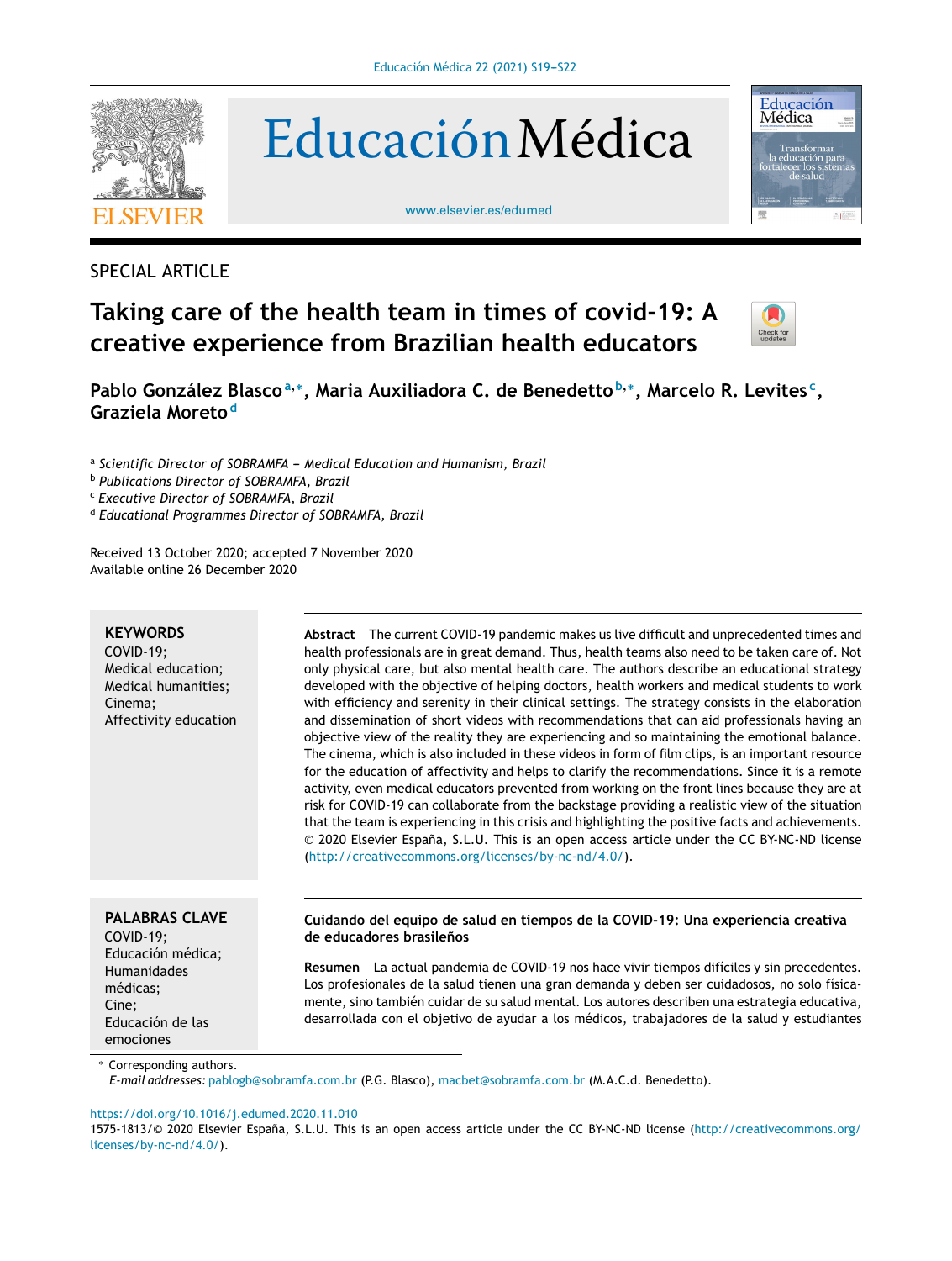de medicina a trabajar con eficiencia y serenidad en sus entornos clínicos. La estrategia consiste en la elaboración y difusión de videos cortos, con recomendaciones que puedan ayudar a los profesionales a tener una visión objetiva de la realidad que están viviendo y así mantener el equilibrio emocional. El cine, que también se incluye en estos videos en forma de clips de películas, es un recurso importante para la educación de la afectividad y ayuda a aclarar las recomendaciones. Dado que se trata de una actividad remota, incluso los educadores médicos a los que se les impide trabajar en primera línea, por estar en riesgo de contraer COVID-19, pueden colaborar desde los bastidores brindando una visión realista de la situación que vive el equipo, destacando los hechos y las conquistas positivas.

 $© 2020$  Elsevier España, S.L.U. Este es un artículo Open Access bajo la licencia CC BY-NC-ND [\(http://creativecommons.org/licenses/by-nc-nd/4.0/\)](http://creativecommons.org/licenses/by-nc-nd/4.0/).

#### **What problem was addressed?**

The current COVID-19 pandemic makes us live difficult and unprecedented times. The crisis we are experiencing has a double component: on the one hand, the biological threat of a new virus, with terrible consequences for the health of the population, since we are dealing with something unknown. On the other hand, anxiety, fear and disordered emotions are a threat to emotional balance and represent an obstacle to maintaining the necessary serenity to face such a challenge. Thus, day in day out, the care of the health team itself is essential. Beyond physical care, it is also necessary to pay attention to mental health. Or put more simply, it is crucial to raise the morale of those who deal daily with this threat of outstanding proportions. A discouraged, pessimistic doctor without perspective also represents an element of the crisis and such attitude causes insecurity in patients. The general/family practice, that deals with both the emotional and the scientific side of medicine, plays a central role in facing this pandemic.[1](#page-3-0)

These days, as in times of war, all health providers are being asked to do their best. An excessive and disproportionate concern for the global problems that the world is facing does not help  $-$  even hinders  $-$  health professionals to assume their own responsibilities in the specific sector they are acting every moment. To operate properly in clinical set-tings, it is necessary to think globally, but act locally.<sup>2</sup> [G](#page-3-0)lobal information, which is available to anyone, being important in health policies, is not really relevant to what each health worker has to face on a daily basis. Such information can even generate an anticipated concern and, worse, distract professionals from their own responsibilities. It is possible to adapt an old saying - that too much focus on the forest can prevent you from seeing the trees that need help.

## **Focusing on realism and fostering objectivity**

The ideas previously exposed were consolidated from the work in clinical and educational settings carried out by general practitioners and educators who are part of SOBRAMFA - Medical Education and Humanism, a private organization located in São Paulo, Brazil. The clinical practice developed by SOBRAMFA team takes place in several nursing homes for elderly and in two community hospitals in which chronic patients with comorbidities or in palliative care are monitored. Although in hospitals such doctors do not act specifically in caring for patients with COVID-19, which is done by infectious disease specialists and intensivists, they have the responsibility to collaborate in the management of COVID-19 in the nursing homes, which promised to be very problematic in view of the information initially received from the USA and European countries. The learning from others' experiences is propitiating best results in such scenarios. As family doctors, they still have to interact with members of the health team of hospitals to which their patients who developed COVID-19 are referred and to face a range of emotional, social and cultural issues raised in patients, families and co-workers by the disease still little known.

As pandemic progressed, it became increasingly clear that discernment, serenity and keeping the focus in the own circle of influences are required for health professionals who work on the front lines. The education of affectivity and the promotion of a realistic view of the situation that each team is experiencing in this crisis, with focus in the positive facts and achievements, could be a valuable instrument in such a situation. In this sense, even those who are prevented from acting in clinical settings because they belong to risk groups can and must join forces.

## **Cinema helping to cope better with emotions and feelings**

The education of affectivity is especially necessary now when contradictory and negative emotions emerge from the difficult circumstances experienced. Clinical issues and ethical dilemmas are often blurred by disturbing emotions and destructive feelings: those of patients and those of the professional who cares for them. Such emotions must be transformed by reflection into experiences that generate behaviours capable of building ethical attitudes and professionalism.<sup>[3](#page-3-0)</sup> Transforming human beings requires educating their affectivity and attitudes, that is more than offering theoretical concepts or simple training; it implies promoting reflection which facilitates the discovery of oneself and allows to extract from the intimate core of the human being a commitment to improve. The cinema, which has been included in the field of medical humanities,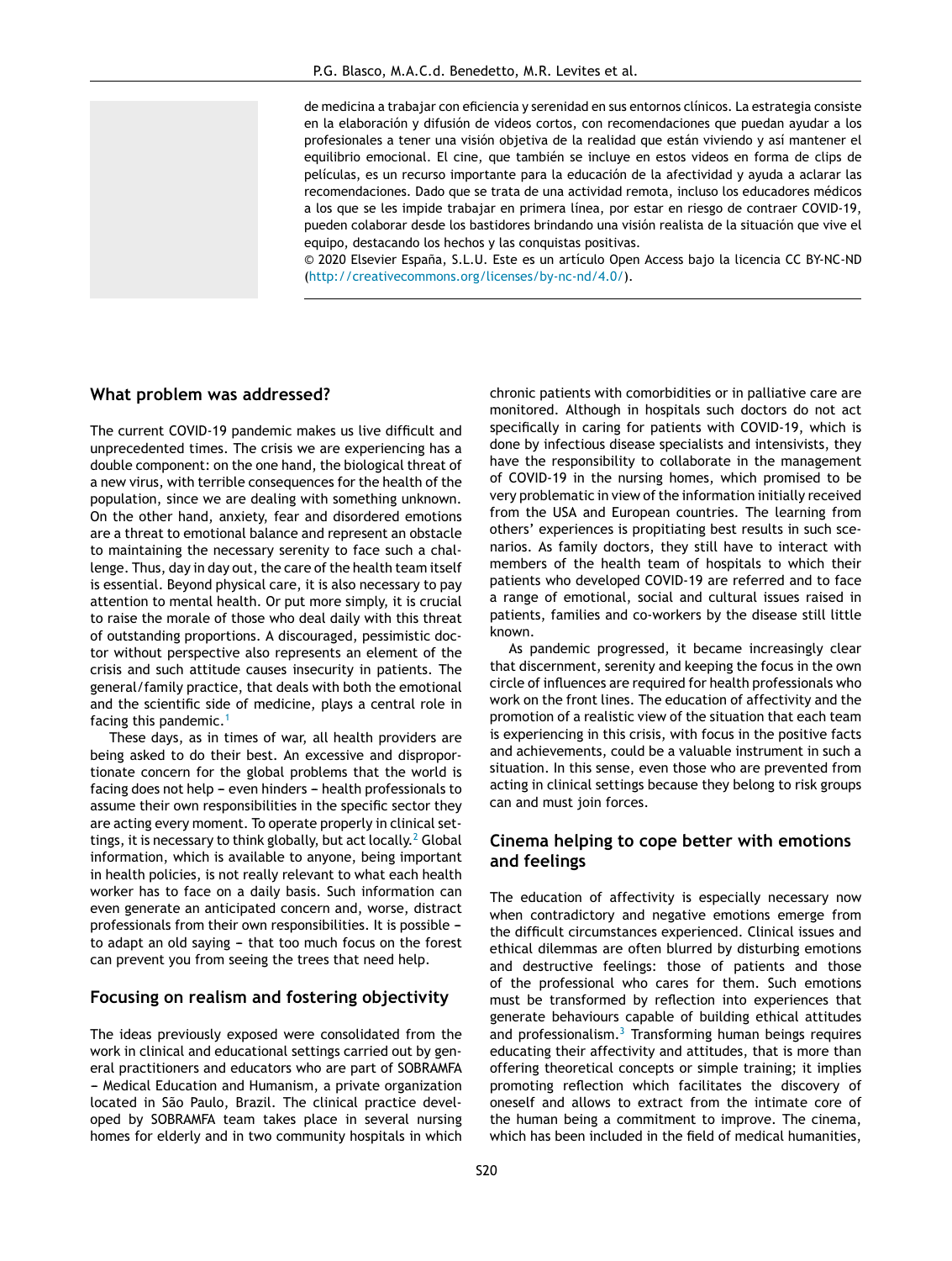### **Table 1**

| Movie and IMDB reference              | Comments, topics                                                              |
|---------------------------------------|-------------------------------------------------------------------------------|
| <b>Braveheart</b>                     | The leader asks to wait for the right moment in time to face the burden of    |
| https://www.imdb.com/title/tt0112573/ | enemy cavalry.                                                                |
| Gladiator                             | I do not know what will come out of these gates, but if we are united, we     |
| https://www.imdb.com/title/tt0172495/ | will survive.                                                                 |
| Bridge of spies                       | The healthy unconcern of the Soviet spy that contrasts with the               |
| https://www.imdb.com/title/tt3682448/ | disproportionate concern of the lawyer's son.                                 |
| Spartacus                             | The union that characterizes true teamwork: I am Spartacus. He is more        |
| https://www.imdb.com/title/tt0054331/ | than a person; he is an idea that promotes solidarity.                        |
| I am legend.                          | You are not alone: feeling sense of community.                                |
| https://www.imdb.com/title/tt0480249  |                                                                               |
| The Shawshank Redemption              | The educated banker finds "Figaro's Wedding" record and realizes that he      |
| https://www.imdb.com/title/tt0111161/ | can't enjoy Mozart's melody in solitude.                                      |
| Ladder 49                             | Teamwork: I just told a mother that her son died, and you argue in my         |
| https://www.imdb.com/title/tt0349710/ | house! We deal with this if we stay together, we learn the lesson, and we     |
|                                       | return to the vehicle and thus honour the dead colleague.                     |
| Invictus                              | Leadership follows self-control: I am the captain of my soul; I am the lord   |
| https://www.imdb.com/title/tt1057500/ | of my destiny.                                                                |
| We were soldiers                      | Leading by example: Before a powerful enemy, the leader warns that he         |
| https://www.imdb.com/title/tt0277434/ | cannot promise to bring everyone back alive. But that he will be the first to |
|                                       | set foot on the battlefield and the last to leave.                            |
| The Last Samurai                      | Leading by persistence: The final battle, an unequal struggle, against        |
| https://www.imdb.com/title/tt0325710/ | modern weapons, and the Samurai's persistence ultimately yields a tribute     |
|                                       | from the enemy who, from winner, turns into admirer.                          |
| Dead Poet Society                     | Getting on the table, to gain other perspectives on reality.                  |
| https://www.imdb.com/title/tt0097165/ |                                                                               |
| Master and Commander                  | To overcome the loss of an arm, having Admiral Nelson as role model: with     |
| https://www.imdb.com/title/tt0311113/ | one arm he led the British squad to victory                                   |
| Glory                                 | Everyone stays and faces the difficulties, starting with the reduced salary.  |
| https://www.imdb.com/title/tt0097441/ | In the final battle, Shaw asks for the honour of leading the attack, even     |
|                                       | though he knows that few will survive: There is more than rest in the         |
|                                       | battle. There is character, strength of heart".                               |
| Saving Private Ryan                   | Captain Miller pronounces the definitive words: James, earn this. And         |
| https://www.imdb.com/title/tt0120815/ | James every day thinks about what he said that day on the bridge: I tried     |
|                                       | to live my life the best I could. And I hope that at least at your eyes I     |
|                                       | earned what you did for me.                                                   |

represents a useful resource in medical education, especially because of its role in the education of affectivity. $4,5$ 

In order to promote reflection on the emotional and existential issues that have touched people during COVID-19 pandemic and based on previous experiences with cinema in medical education, SOBRAMFA team has posted short videos that are available freely to anyone who accesses its site. The link to the videos <sup>6</sup>[ha](#page-3-0)s also been sent to medical students and doctors who have participated in any of SOBRAMFA educational programs and to co-workers who interact with SOBRAMFA clinical staff in the settings mentioned above.

In the videos, a senior medical educator gives a short talk and addresses topics such as sense of community, leadership, teamwork, holding the emotions on realistic basis, communication skills, educating through example, professionalism, objectivity, realism for redeeming the circumstances, overcoming fear, keeping the focus, the pointlessness of unnecessary worries, you are not alone, and so on. These themes are developed from the context of the pandemic. The speech is interspersed with emblematic excerpts from films (movie clips), which, in turn, inspire

new comments related to the topic addressed. The films from which the clips were extracted and related comments are listed in Table 1.

Most authors have described didactic experiences with cinema in which reflection on a complete movie is promoted.<sup>7</sup> [T](#page-3-0)he method idealized and adopted at SOBRAMFA concerns the use of several clips from different films in a single presentation, whether it be a class for undergraduate or graduate students, or a lecture for health professionals. Usually, these activities are face-to-face, which allows ample interaction with the participants. As, due to the social distancing imposed by the pandemic this is not possible, one chose to spread the videos as described.

## **What lessons were learned?**

The objective of this action was to inspire health workers to put themselves in their own circle of influences and to focus on the particular situations they have to face in their day to day, without allowing themselves to be confused with the